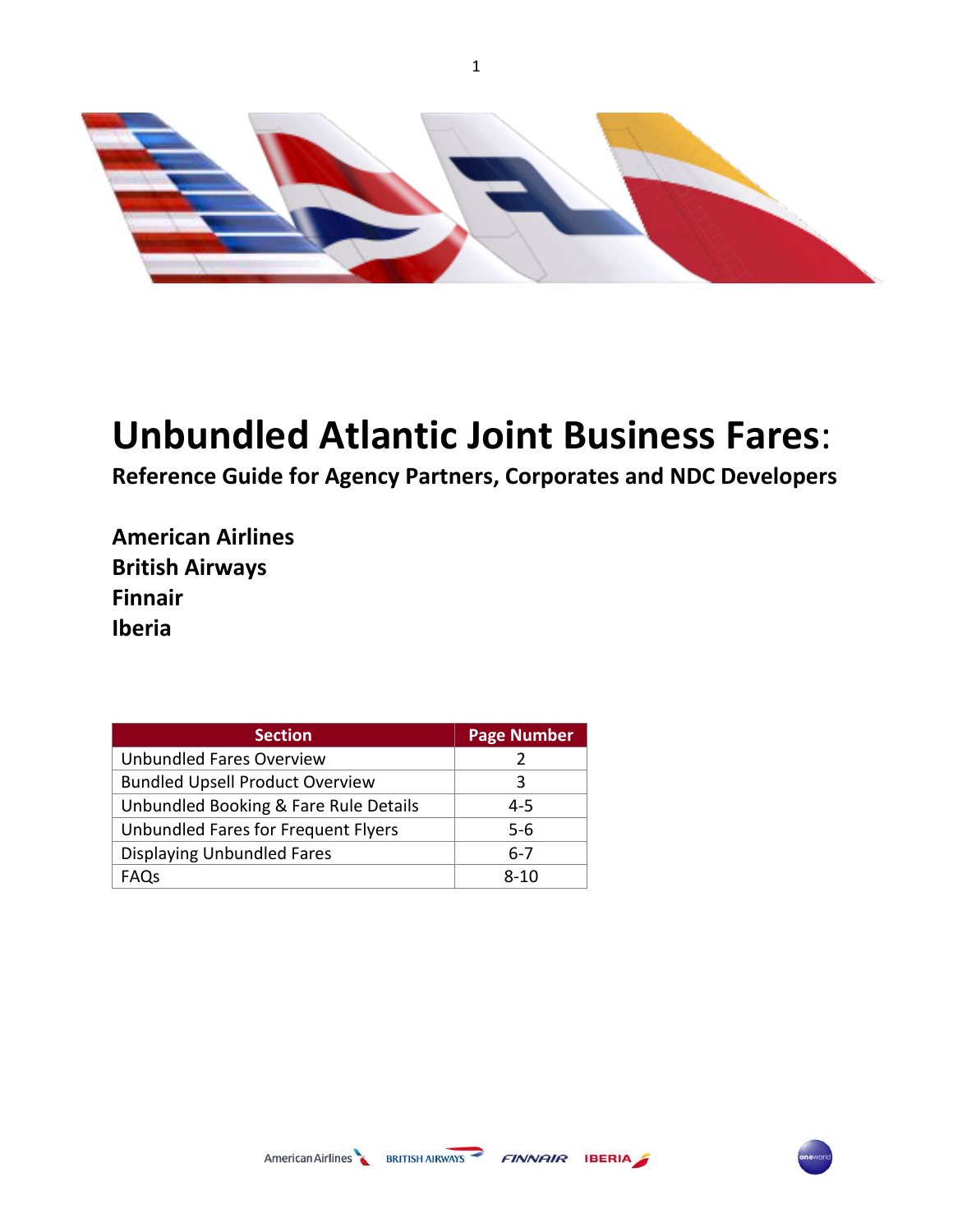# **Unbundled Overview**

During April 2018, Atlantic Joint Business (AJB) carriers American Airlines, British Airways, Iberia and Finnair will introduce unbundled Economy fares for sale on selected routes between Europe and North America (and vice versa). These fares will be called *Basic* on American Airlines, British Airways & Iberia and *Light* on Finnair. These new fares provide a simple and affordable way to experience the joint business' extensive long haul network, when travelling light.

Customers will get a new price product and further opportunity to personalise their trip with ancillary products based on their individual travel needs. Customers purchasing these unbundled fares will still enjoy the same great AJB service in economy cabins as those travelling on bundled economy fares; with delicious in-flight meals, a range of in-flight entertainment and complimentary headphones and blankets.

| <b>What's included</b>                                                 | What's not included                        |
|------------------------------------------------------------------------|--------------------------------------------|
| Hand baggage allowance only<br>$\checkmark$                            | No free checked baggage<br>x               |
| (one carry on and one personal item)                                   |                                            |
| Allocated seating when check-in opens<br>✓                             | No free seat selection                     |
| Changes for a fee                                                      | Non-refundable                             |
| A great range of in-flight meals, snacks and<br>$\checkmark$<br>drinks | Final boarding group (except IB)<br>х      |
| Headphones and blankets<br>$\checkmark$                                | No system-wide upgrades (AA-specific)<br>х |
| In-flight entertainment                                                |                                            |
| Collect miles/points                                                   |                                            |

It's important that customers understand what their Basic/Light fare offers them. The fare attributes should be disclosed in your fare display or by your Sales agents. It should be made clear that the new Basic/Light fares have:

- **No checked baggage allowance** Customers purchasing Basic/Light fares will still be entitled to a generous, hand baggage allowance, comprising a carry-on bag and a personal item. If a customer requires a checked bag they may prefer the bundled upsell products which are inclusive of a 23kg/50lb checked bag allowance (more detail in *Bundled Fares* section below). On BA, AY & IB, customers can pay for additional checked bags any time before departure online, by calling the call centre or at the airport (excludes mixed-metal/codeshare itineraries which can be serviced at the airport only). On AA, this can be done at the airport.
- **No free seat selection** Customers purchasing Basic/Light fares will be allocated seating when check in opens (or possibly at the gate on AA). Customers can pay for seating at any time before departure online for all carriers. Family seating rules will be applied to seat allocation, meaning children (*refer to individual carrier website for exact definition*) will be seated with an adult, when booked in the same reservation. Anyone over the age-limit for children is treated as an adult, so we may seat them separately. To ensure that a family group can sit together, customers may wish to pre pay for seating online.
- **Non-refundable –** Customers purchasing Basic/Light fares are not entitled to any refund, other than the applicable, refundable taxes. However they are entitled to change their flights for a fee.
- **Final boarding group** Customers travelling on Basic/Light fares will be assigned to the final boarding group (except IB which has a different boarding process).

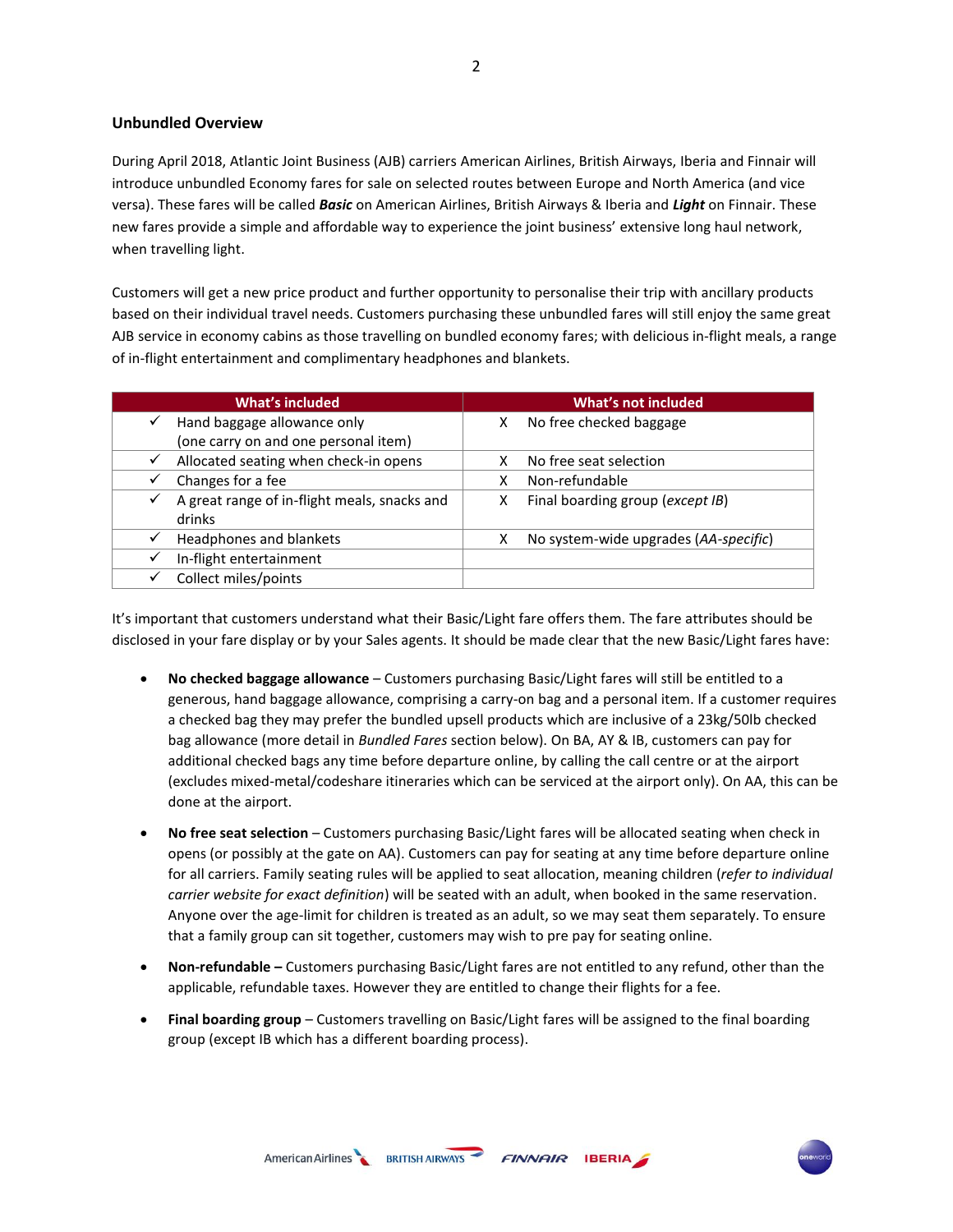# **Bundled Upsell Product Overview**

Each AJB carriers' bundled upsell product from Basic/Light remains the best value for those customers who wish to include a checked bag, as well as allowing the customer to choose a seat.

|                        | <b>American Airlines</b>                                        | <b>British Airways</b>             | <b>Finnair</b>      | <b>Iberia</b>        |  |  |  |  |
|------------------------|-----------------------------------------------------------------|------------------------------------|---------------------|----------------------|--|--|--|--|
| <b>Product Name</b>    | <b>Main</b>                                                     | <b>Standard</b>                    | Optima              |                      |  |  |  |  |
| <b>Hand Baggage</b>    |                                                                 | One carry on and one personal item |                     |                      |  |  |  |  |
| <b>Checked Baggage</b> | 1 x 23kg/50lb checked bag                                       |                                    |                     |                      |  |  |  |  |
| Seat Selection         | Free seat selection                                             | Free seat selection                | Free seat selection | Free seat selection  |  |  |  |  |
|                        | from time of booking                                            | from -24 hours<br>from -36 hours   |                     | from time of booking |  |  |  |  |
| <b>Changes/Refunds</b> | Changes for a fee; Non-refundable (other than applicable taxes) |                                    |                     |                      |  |  |  |  |
| Use of System-         | Permitted                                                       | n/a                                | n/a                 | n/a                  |  |  |  |  |
| <b>Wide Upgrades</b>   |                                                                 |                                    |                     |                      |  |  |  |  |

It's important that customers understand what their bundled upsell fare offers them. The fare attributes should be disclosed in your fare display or by your Sales agents. It should be made clear that these fares have:

- **Checked baggage allowance** Customers purchasing Main/Standard/Optima fares will be entitled to one piece of checked baggage, up to 23kg/50lb, as well as a generous, hand baggage allowance, comprising a carry-on bag and a personal item. On BA, AY & IB, if a customer requires additional checked bags, they can purchase these any time before departure online, by calling the call centre or at the airport (excludes mixed-metal/codeshare itineraries which can be serviced at the airport only). On AA, this can be done at the airport.
- **Free seat selection** Customers purchasing Main/Standard/Optima fares can select their seat either at the time of purchase (AA & IB) or at the time of check-in (BA & AY). This can be done online or at airport check-in (for some mixed-metal/codeshare itineraries this may only be possible at the airport).
- **Non-refundable –** Customers purchasing the Main/Standard/Optima upsell from Basic/Light are not entitled to any refund, other than the applicable, refundable taxes. However they are entitled to change their flights for a fee.

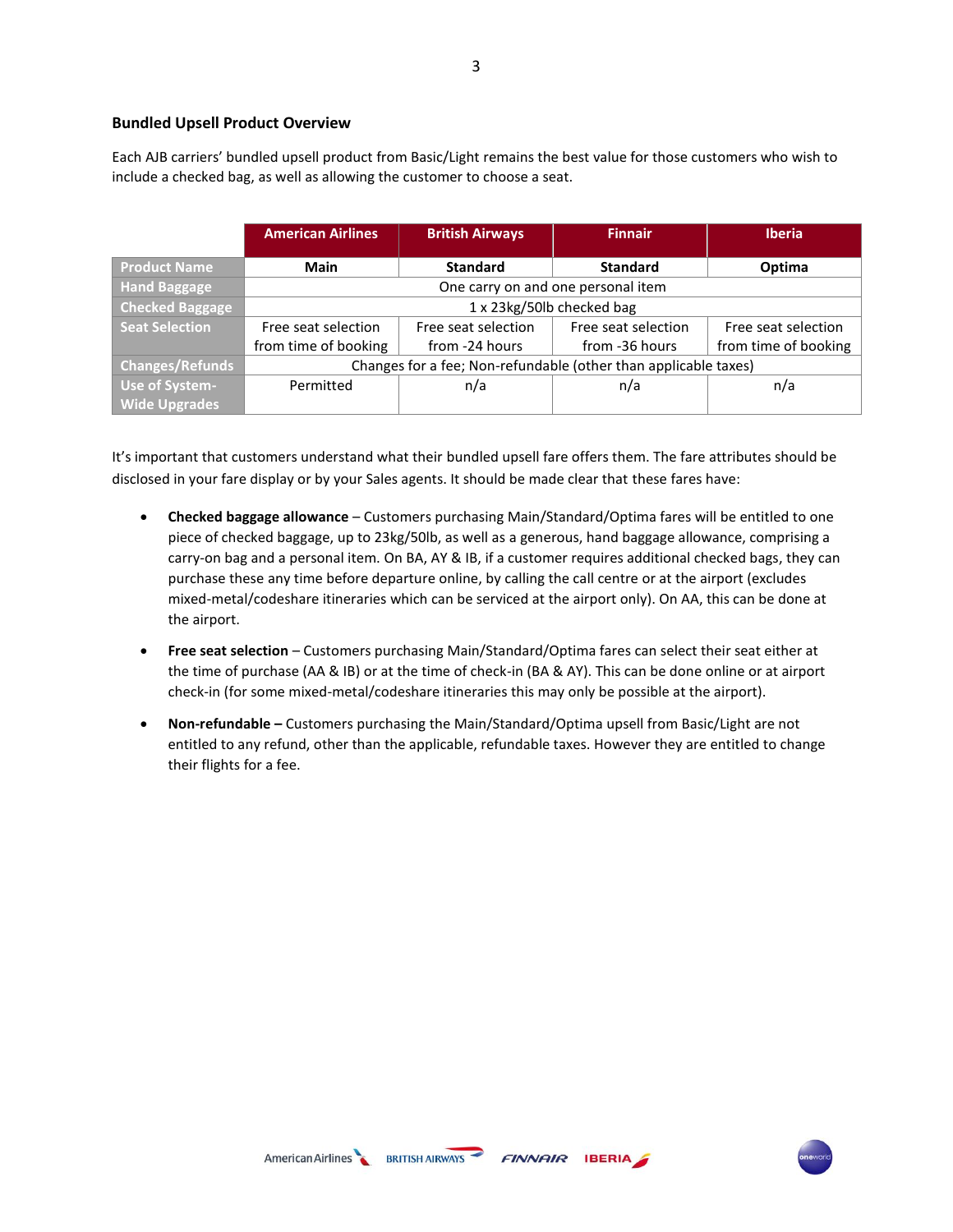# **Unbundled Booking & Fare Rule Details**

|                                                                 | <b>BA Long Haul Basic</b><br><b>Economy</b><br>(including BA*<br>codeshare)   | <b>AA Long Haul Basic</b><br><b>Economy</b><br>(including AA*<br>codeshare)   | <b>IB Long Haul Basic</b><br><b>Economy</b><br>(including IB*<br>codeshare)   | <b>AY Long Haul Light</b><br>(including AY*<br>codeshare)                     |  |
|-----------------------------------------------------------------|-------------------------------------------------------------------------------|-------------------------------------------------------------------------------|-------------------------------------------------------------------------------|-------------------------------------------------------------------------------|--|
| <b>Product</b><br><b>Name</b>                                   | <b>Basic</b>                                                                  | <b>Basic</b>                                                                  | <b>Basic</b>                                                                  | Light                                                                         |  |
| <b>Filed in</b><br><b>ATPCO</b>                                 | Yes                                                                           | Yes                                                                           | Yes                                                                           | Yes                                                                           |  |
| <b>Market Scope</b><br>(Subject to<br>Change)                   | Selected flights<br>between Europe and<br>US/CA<br>(excluding<br>IS/RU/TR/UA) | Selected flights<br>between Europe and<br>US/CA<br>(excluding<br>IS/RU/TR/UA) | Selected flights<br>between Europe and<br>US/CA<br>(excluding<br>IS/RU/TR/UA) | Selected flights<br>between Europe and<br>US/CA<br>(excluding<br>IS/RU/TR/UA) |  |
| <b>Booking Code</b>                                             | $O - B$                                                                       | $B^*$                                                                         | $O - B$                                                                       | $O - B$                                                                       |  |
| <b>Fare Basis</b><br>Code                                       | B in the 7 <sup>th</sup> position                                             | B in the 7 <sup>th</sup> position                                             | B in the 7 <sup>th</sup> position                                             | B in the 7 <sup>th</sup> position                                             |  |
| Dual<br><b>Availability</b>                                     | <b>No</b>                                                                     | Yes                                                                           | No                                                                            | No                                                                            |  |
| <b>Fare Type</b><br><b>Codes</b>                                | EOU, ERU                                                                      | EOU, ERU                                                                      | EOU, ERU                                                                      | EOU, ERU                                                                      |  |
| <b>Branded</b><br><b>Fares:</b><br>Program<br><b>Codes</b>      | <b>CFFBA</b>                                                                  | AAAT                                                                          | <b>CFFIB</b>                                                                  | <b>CFFAY</b>                                                                  |  |
| <b>Branded</b><br><b>Fares:</b><br><b>Brand Code</b>            | <b>NOBAG</b>                                                                  | <b>BASIC</b>                                                                  | <b>NOBAG</b>                                                                  | <b>NOBAG</b>                                                                  |  |
| Changeability                                                   | Yes, per fare rules                                                           | Yes, per fare rules                                                           | Yes, per fare rules                                                           | Yes, per fare rules                                                           |  |
| <b>Combinability</b><br>between<br><b>Brands</b>                | Yes                                                                           | No                                                                            | Yes                                                                           | Yes                                                                           |  |
| <b>Seat</b><br><b>Selection</b>                                 | Available for purchase<br>starting at booking**                               | Available for purchase<br>starting at booking**                               | Available for purchase<br>starting at booking**                               | Available for purchase<br>starting at booking**                               |  |
| <b>Refunds</b>                                                  | Non-refundable                                                                | Non-refundable                                                                | Non-refundable                                                                | Non-refundable                                                                |  |
| <b>Elite</b><br><b>Qualifying</b><br>Miles /<br><b>Segments</b> | Yes - as per current<br>accrual rates                                         | Yes-reduced to 0.5<br>EQM per mile flown                                      | Yes - as per current<br>accrual rates                                         | Yes - as per current<br>accrual rates                                         |  |

\*For AA\* flights operated by BA/IB/AY, the booking code may be O-B, depending on the fare rules

\*\*Online seat selection capability varies for some mixed-metal/codeshare itineraries

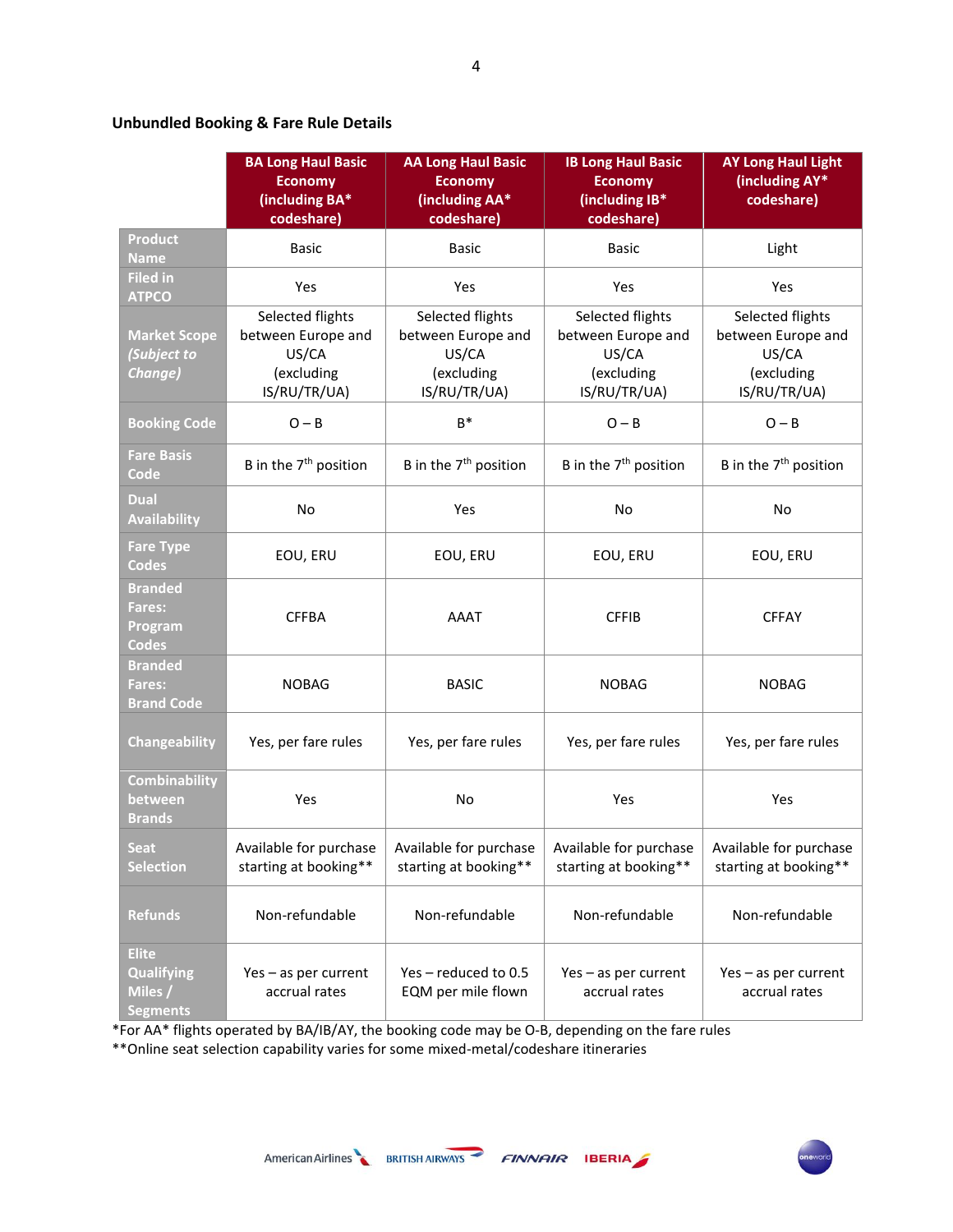Additional booking and fare rule information:

- On BA, AY & IB, Basic/Light fares can be combined with other fare types to create round trip and open jaw journeys. For example, a customer can purchase a Basic/Light fare outbound, and a Main/Standard/Optima fare inbound. AA Basic fares will not be combinable with other fare types to create round trip and open jaw journeys.
- Basic/Light fares cannot combine end-on-end with short haul or domestic fares.
- Fare attributes and restrictions can be found on each carrier's website and in Amadeus Fare Families, Sabre Branded Fares and Travelport Rich Content & Branding (pending ongoing developments).
- In a multi-passenger PNR, all passengers must be booked on a Basic Economy/Light fare.

# **Rewards & Elite Frequent Flyer Benefits for Basic/Light**

# **Rewards**

| <b>Loyalty Programme</b> | <b>Currency Miles vs Upsell</b><br><b>Product</b> | <b>Status Points vs Upsell</b><br><b>Product</b> |
|--------------------------|---------------------------------------------------|--------------------------------------------------|
| <b>American Airlines</b> | Both Spend-based                                  | -50% EQM/EQS                                     |
| <b>British Airways</b>   | Same miles                                        | Same status points                               |
| <b>Finnair</b>           | Same miles                                        | Same status points                               |
| Iberia                   | Same miles                                        | Same status points                               |

*Currency Miles & Status Points may vary within a frequent flyer programme when ticketed by a different marketing carrier*

# Elite Frequent Flyer Benefits

There will be no change to the following frequent flyer benefits when a Basic/Light fare is purchased:

- Premium check-in
- Fast-track security
- Lounge access
- Priority boarding

## **Free Seat Selection**

Seat selection privileges are driven by operating carrier rules, including elite seating allowance:

| <b>Operating Carrier</b> | <b>Free Seat Selection</b> |                   |               |  |  |  |  |  |
|--------------------------|----------------------------|-------------------|---------------|--|--|--|--|--|
|                          | oneworld Emerald           | oneworld Sapphire | oneworld Ruby |  |  |  |  |  |
| <b>American Airlines</b> |                            |                   |               |  |  |  |  |  |
| <b>British Airways</b>   |                            |                   |               |  |  |  |  |  |
| <b>Finnair</b>           |                            |                   |               |  |  |  |  |  |
| <b>Iberia</b>            |                            |                   |               |  |  |  |  |  |

\*Available from 7 days prior to departure

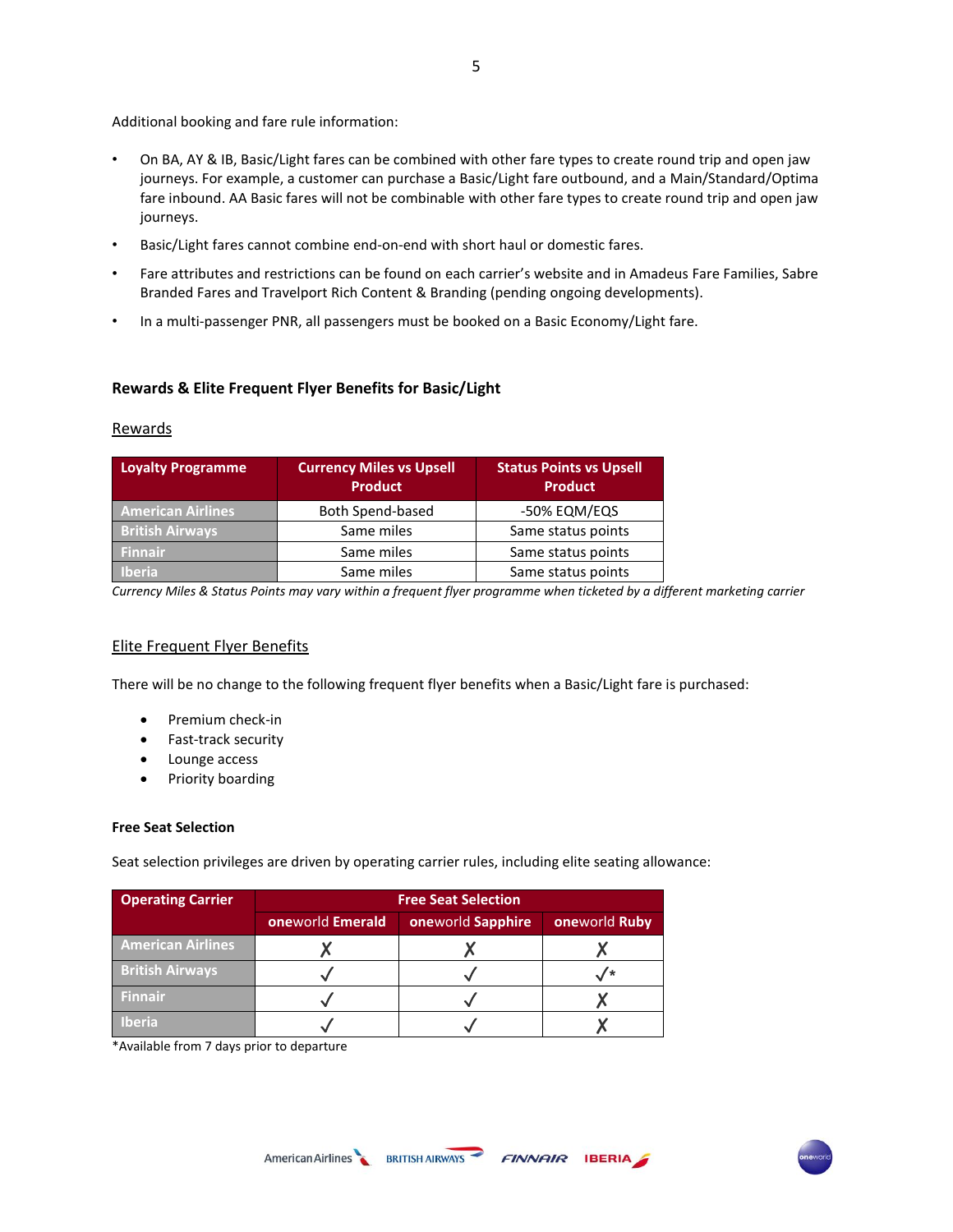# **Checked Baggage Allowance**

| <b>Marketing Carrier</b> | <b>Checked Baggage Allowance</b> |           |           |                          |    |           |                          |           |    |           |           |           |
|--------------------------|----------------------------------|-----------|-----------|--------------------------|----|-----------|--------------------------|-----------|----|-----------|-----------|-----------|
|                          | oneworld Emerald                 |           |           | oneworld Sapphire        |    |           | oneworld Ruby            |           |    |           |           |           |
|                          | <b>Operating Carrier</b>         |           |           | <b>Operating Carrier</b> |    |           | <b>Operating Carrier</b> |           |    |           |           |           |
|                          | AA                               | <b>BA</b> | <b>AY</b> | <b>IB</b>                | AA | <b>BA</b> | AY                       | <b>IB</b> | AA | <b>BA</b> | <b>AY</b> | <b>IB</b> |
| <b>American Airlines</b> | 3                                | 0         | 3         | 3                        | 2  | O         | 2                        |           |    | Ω         | 0         |           |
| <b>British Airways</b>   |                                  | Ω         | 0         | 0                        | 0  | Ω         | 0                        | 0         |    | 0         | 0         |           |
| <b>Finnair</b>           |                                  | Ω         |           |                          |    |           |                          |           |    | 0         | $1*$      |           |
| <b>Iberia</b>            |                                  |           |           |                          |    |           |                          |           |    |           |           | $1**$     |

\*Only applies to *Finnair Plus Silver* members

\*\*Only applies to *Iberia Plus Plata* members

# **Upgrades**

Basic fares on American Airlines marketed and operated flights are not eligible for upgrades.

# **Displaying Basic Economy**

ATPCO Branded Fares will be used to distinguish between the various products within each carrier's cabins and/or classes of travel:

|                          |                      | Tier 1            | <b>Tier 2</b>           |                   |  |  |
|--------------------------|----------------------|-------------------|-------------------------|-------------------|--|--|
|                          | <b>Brand Name</b>    | <b>Brand Code</b> | <b>Brand Name</b>       | <b>Brand Code</b> |  |  |
| <b>American Airlines</b> | <b>Basic Economy</b> | <b>BASIC</b>      | <b>Main Cabin</b>       | <b>MAIN</b>       |  |  |
| <b>British Airways</b>   | <b>Basic Economy</b> | <b>NOBAG</b>      | <b>Standard Economy</b> | <b>BAG</b>        |  |  |
| <b>Finnair</b>           | Light                | <b>NOBAG</b>      | <b>Standard</b>         | <b>BAG</b>        |  |  |
| <b>Iberia</b>            | <b>Basic</b>         | <b>NOBAG</b>      | Optima                  | <b>BAGSEAT</b>    |  |  |

- For GDS users, brand names, brand codes and attributes from Branded Fares should be used to display the above products. Further information on how to get Branded Fares can be obtained from your GDS provider.
- Product attributes, fare rules and any restrictions should be clearly communicated to customers before they complete their purchase.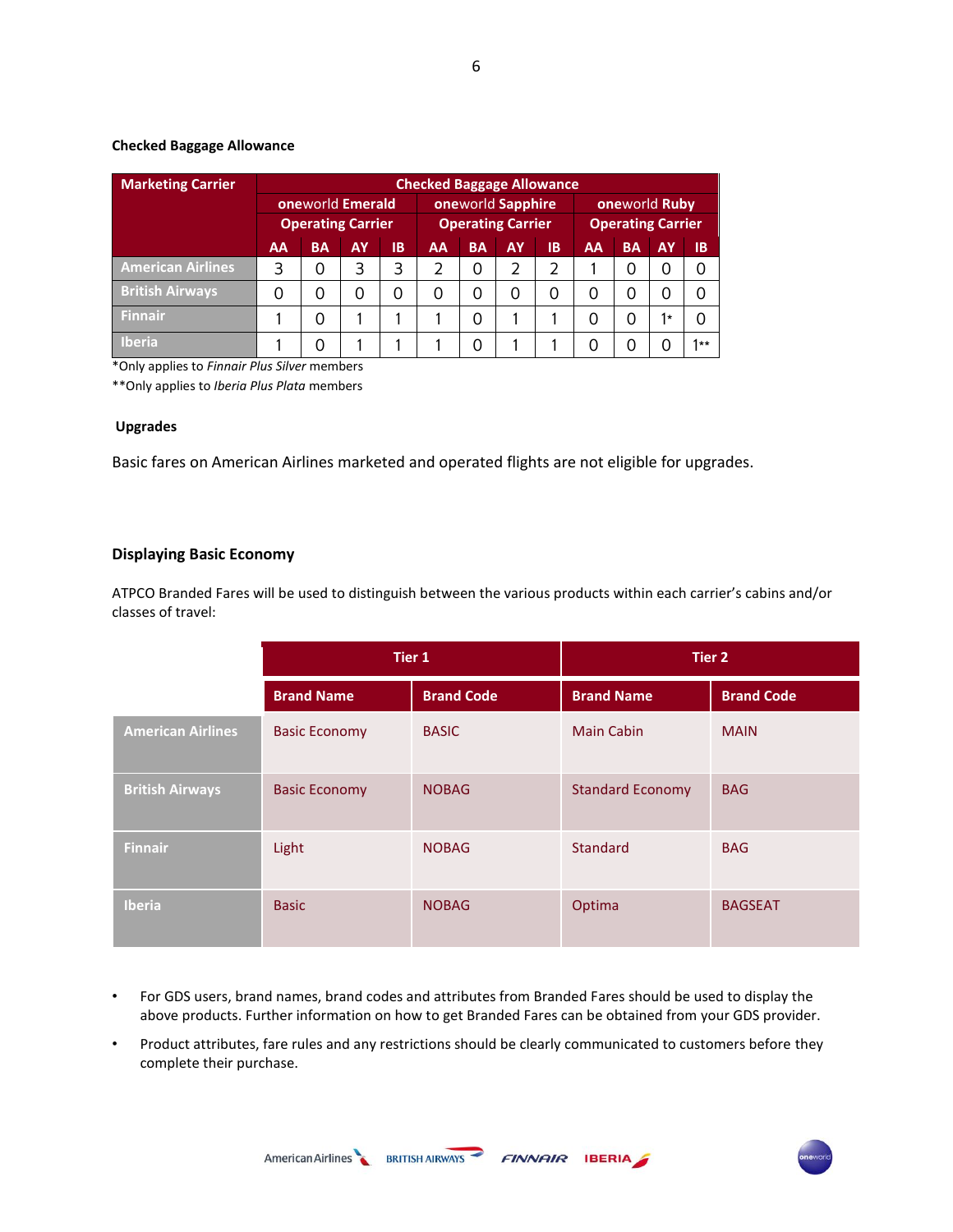- Where Basic/Light fares are offered, upsell fares in all booking classes will be branded (*may be certain exceptions in relation to Marine/Humanitarian fares*)
- Basic/Light fares, when available, will price as the default (lowest) fare in the applicable booking classes. On routes where Basic/Light are available, brand codes must be used in the pricing entries to access all upsell fares in the same booking class (utilising the brand codes in the table above). For cryptic users, if you do not use Branded Fares pricing entries then you will not generally be able to access any upsell fares (this may vary by GDS, e.g. within Sabre, all brands will be displayed using normal fare quote display, including upsell fares). For GDS or in-house developed front end users, you will need to access the Branded Fares content to display and book AJB products.
- In addition to Brand Codes, long haul Basic/Light fares can be identified through the Fare Basis Code (*B* in the 7th position), as well as Fare Type Code (*EOU*/*ERU*).
- For NDC developers, product attributes are available through our APIs and you should refer to each carrier's technical specifications documents for more details.

As per *Article 3 – Compliance with Airline Rules* in the 2017 IATA Agency Addendum (and *Section 4 – Agent Compliance Commitments* in the IAG NDC Selling Agreements for BA/IB), trade partners that do not disclose fare attributes correctly may be subject to deactivation.

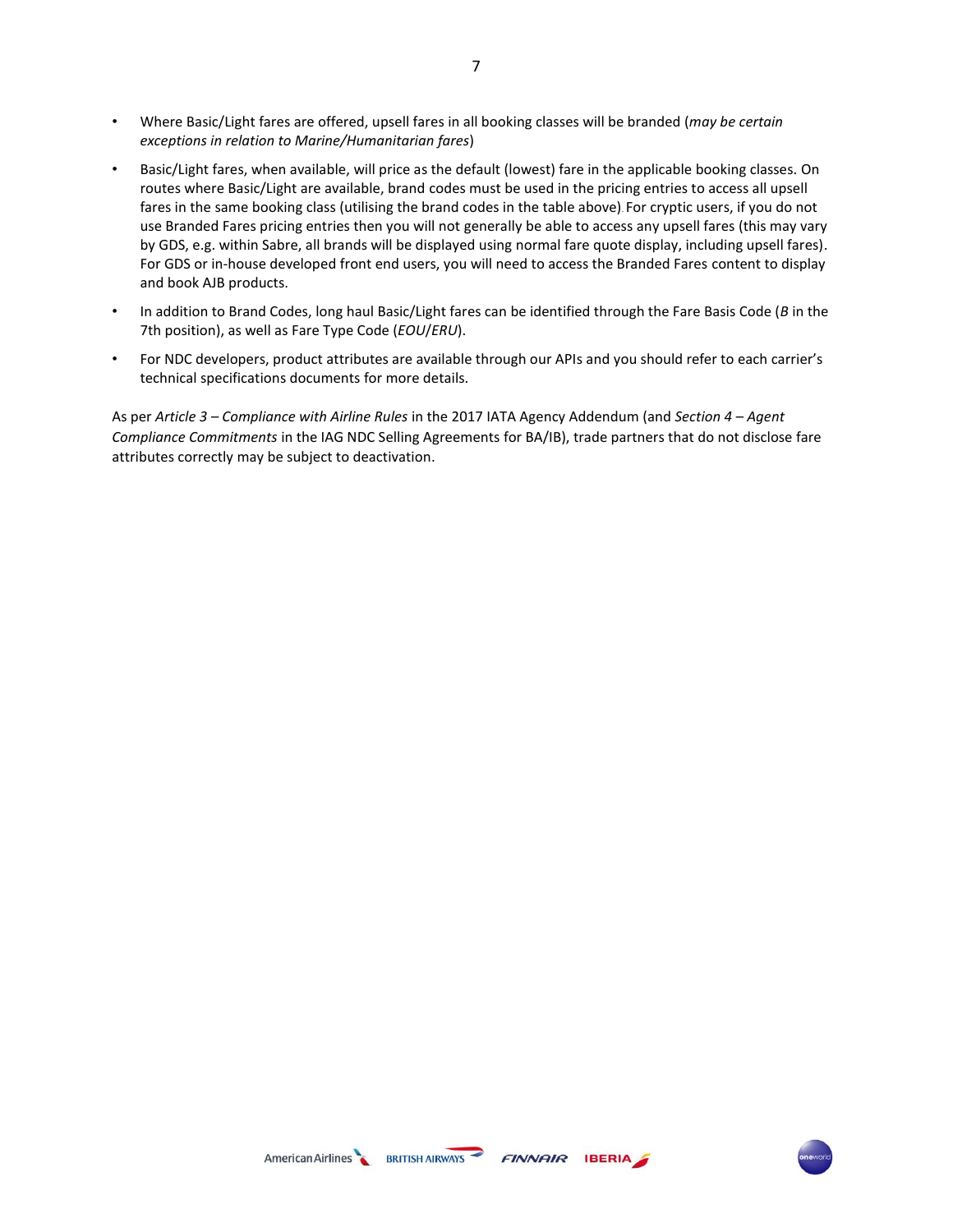## **Unbundled Fares: Frequently Asked Questions (FAQs)**

## **General**

## **Which routes will Basic/Light fares be available on?**

Basic/Light fares will be available on selected routes at launch. This will be confirmed on the launch date in April.

## **Will Basic/Light fares be available for immediate travel?**

Travel dates will be confirmed at launch.

## **Baggage Allowance**

## **What is the carry on allowance for a Basic Economy/Light fare?**

All customers travelling on Basic/Light fares are entitled to a generous hand baggage allowance, comprising of a carry on and a personal item. For exact dimensions please refer to individual carrier websites.

#### **What if there is no space in the overhead locker for the customer's bag?**

If the carry on meets the carrier's size/weight requirements and there is not enough space in the cabin, this item may be safely stowed in the hold for free.

If the hand baggage exceeds the carrier's specifications and needs to be placed in the hold, the customer may be charged.

## **What if a customer needs a checked bag?**

All carriers continue to offer a range of products including Main/Standard/Optima fares that represent the best value to customers wishing to include a checked baggage allowance (1 piece at 23kg/50lb). Basic/Light fares provide an additional option for customers who do not wish to take checked baggage for all or part of their journey.

Customers travelling on a Basic/Light fare can subsequently purchase baggage for their outbound or inbound sector online (for BA, AY & IB – but not on mixed-metal/codeshare itineraries) or they can buy additional baggage at the airport (this is the only option for AA or for any mixed-metal/codeshare itinerary).

## **Are Frequent Flyers/Elites entitled to an additional checked bag when travelling on a Basic fare?**

This varies by marketing carrier – *see table on Page 5.*

### **What about medical baggage/children's pushchairs etc.?**

Customers wishing to check-in wheelchairs, mobility aids and children's pushchairs/safety seats will always be able to do so free of charge. *Visit individual carrier's website for further details*.

# **Seating and Boarding Priority**

## **Can customers travelling on Basic/Light fares select their seat?**

Seating is automatically allocated when check-in opens. Customers wishing to select their seat can pay for seating at any time before departure online (online seat selection capability varies for some mixed-metal/codeshare itineraries).

#### **Will families be sat together when travelling on Basic/Light fares?**

Family seating rules will be applied to seat allocation, meaning children (*refer to individual carrier website for exact definition*) will be seated with an adult, when booked in the same reservation. Anyone over the age-limit for children is treated as an adult, so we may seat them separately. To ensure that a family group can sit together, customers may wish to pre pay for seating online.

#### **Will seat selection privileges still apply for Frequent Flyers/Elites?**

This varies by operating carrier - s*ee table on Page 5.*

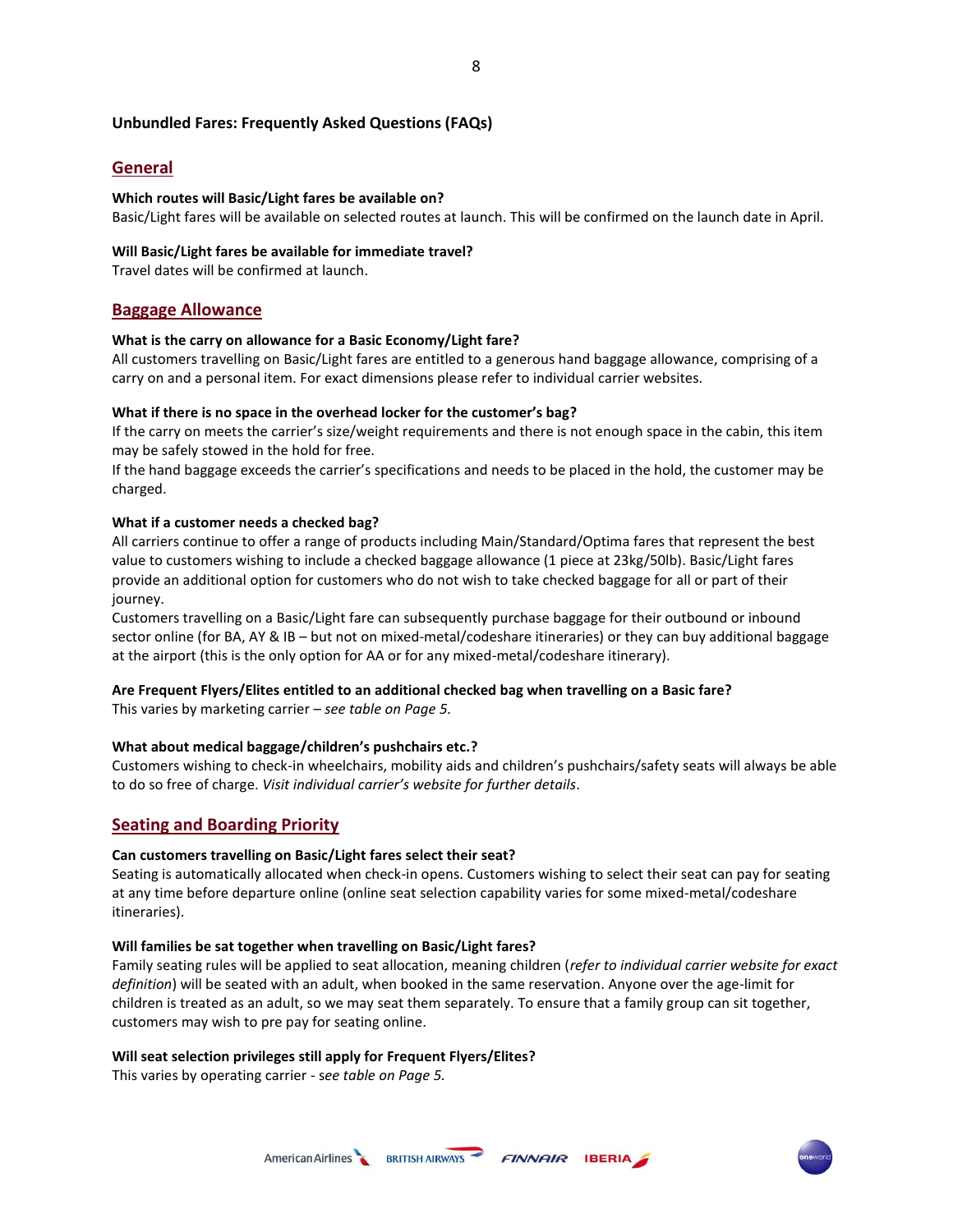## **Are there any changes to disabled seating policies for Basic/Light fares?**

No – *please refer to operating carrier's website for further details.*

## **Are Frequent Flyers/Elites entitled to priority group boarding when travelling on a Basic/Light fare?**

Yes – earnt benefits such as premium check-in, fast-track security, lounge access and priority boarding remain.

# **Point/Mileage Accrual**

**Will Frequent Flyers/Elites earn miles when travelling on Basic/Light fares?**  Yes – *see table on Page 5 for further details.*

# **Flexibility/Changes**

**Is it possible for a customer to 'upsell' and exchange their ticket to a non-Basic/Light fare?** Yes – Basic/Light fares allow changes for a fee, as per the fare rules.

# **Booking and Inhibiting Basic/Light Fares**

## **Does Branded Fares need to be used to access long haul unbundled (Basic/Light) and bundled (Main/Standard/Optima) fares?**

If you use a GDS, using fare branding will mean you have access to the full range of products available through that channel. *Speak to your GDS and/or your Account Manager if you have any concerns.* For NDC developers, fare brands and product attributes are available through each carrier's APIs and you should refer to each carrier's technical specifications documents for more details.

#### **How can the display of Basic/Light fares be inhibited?**

GDS: Pricing entries may be available to return Main/Standard/Optima as the lowest fare available, inhibiting the pricing of Basic/Light fares. For example, using the qualifier "*FXD"* in Travelport cryptic systems will exclude Basic/Light fares (with ERU/EOU fare type) from being selected. There is, however, no pricing entry to inhibit Basic/Light fares in Sabre, although *bargain finder pricing ("WPNCB")* with the brand code for Main/Standard/Optima can be used to display upsell fares. Please contact your GDS for detailed instructions.

OLBT: When using certain Online Booking Tools, options may exist to exclude Basic/Light fares from display or pricing, where these fares may fall outside of corporate travel policy. For example, within Concur "s*how but do not allow"* can be selected when using Sabre Branded Fares, or "*Exclude Unbundled Economy Fares"* from search results when using Travelport systems. Please contact your Online Booking Tool provider for detailed instructions.

## **Basic/Light Fare Exclusions**

## **Will Basic/Light fares be eligible for Net Fares?**

No, Basic/Light fares will not be eligible for Net Fares.

## **Will Basic/Light fares be included in OnBusiness/ or corporate deals?**

No, Basic/Light fares will not be included in any agreed OnBusiness or corporate deals

#### **Will Basic/Light fares be available when booking groups?**

No, Basic/Light will not be available for group bookings.